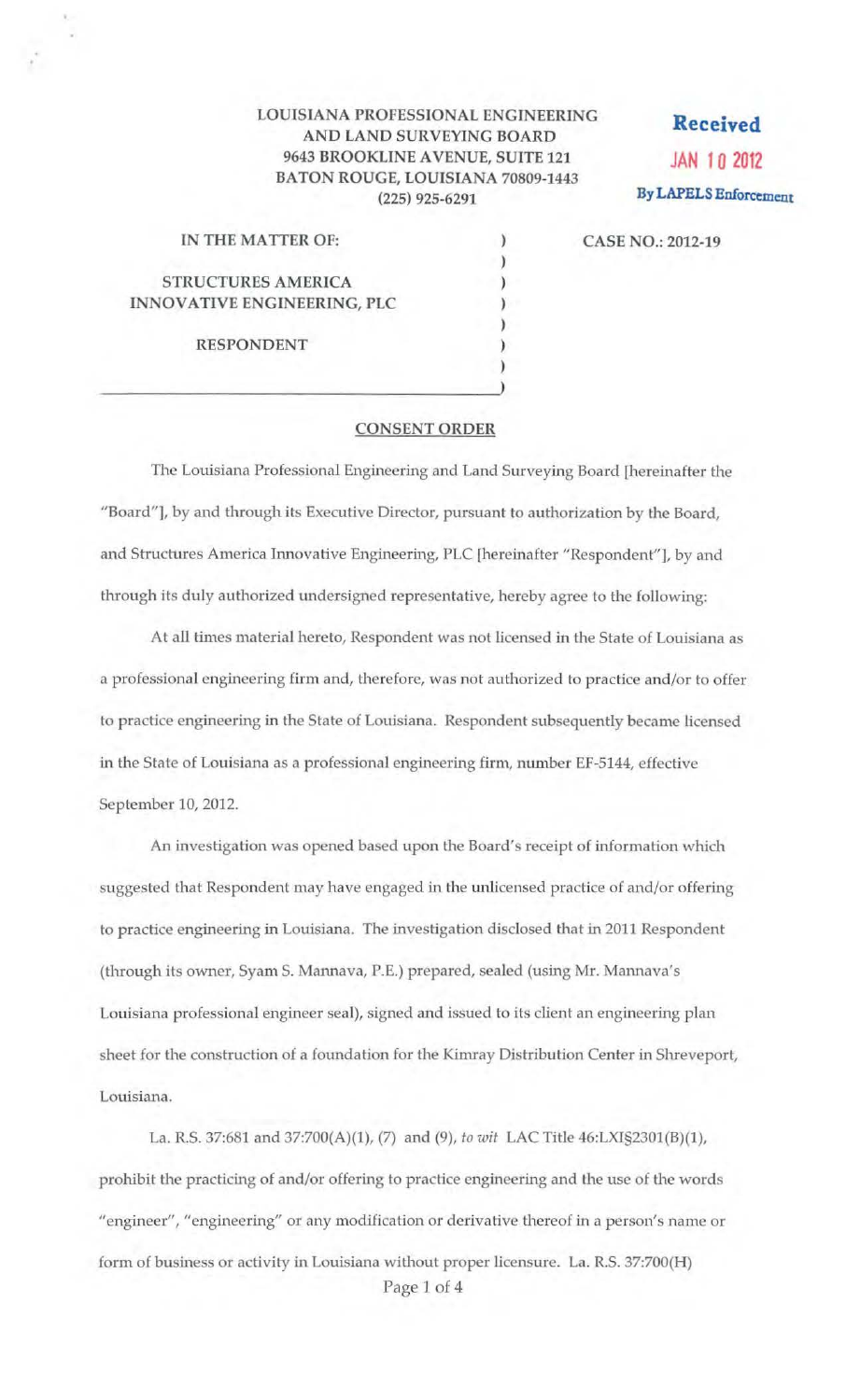permits the Board to take enforcement action against persons who violate La. R.S. 37:681 and 37:700(A)(1), (7) and (9), *to wit* LAC Title 46:LXI§2301(B)(1), upon a finding of guilt following the preferral of charges, notice and hearing and a majority vote of its entire membership authorized to participate in the proceeding. La. R.S. 37:681, La. R.S. 37:700(A)(1), (7) and (9), La. R.S. 37:700(H) and LAC Title 46:LXI§2301(B)(1) were in effect at all times material hereto.

It is undisputed that at all times material hereto Respondent was not licensed to practice and/or offer to practice engineering in Louisiana and that in 2011 Respondent practiced and/or offered to practice engineering and used the word "engineering" in its name and in conjunction with its business in Louisiana without proper licensure.

By letter dated October 11, 2012, the Board gave notice to Respondent that it was considering the preferral of charges against Respondent on the grounds that it may have violated La. R.S. 37:681 and 37:700(A)(1), (7) and (9), *to wit* LAC Title 46:LXI§2301(B)(1), relative to practicing and/or offering to practice engineering and using the words "engineer", "engineering" or any modification or derivative thereof in a person's name or form of business or activity in Louisiana without proper licensure.

Wishing to dispense with the need for further enforcement action and to conclude the instant proceeding without further delay and expense, for the purpose of this proceeding only, Respondent and the Board do hereby enter into this Consent Order, in which Respondent of its own free will consents to the issuance of a Consent Order by the Board, wherein Respondent agrees to (a) pay a fine of two thousand five hundred (\$2,500.00) dollars, (b) pay administrative costs of two hundred fifty one and 62/100 (\$251.62) dollars, and (c) the publication of this Consent Order on the Board's website and a summary of this matter in the Board's official journal, the Louisiana Engineer and Surveyor Journal, and the reporting of this matter to the National Council of Examiners for Engineering and Surveying (NCEES), identifying Respondent by name.

Respondent admits to violations of the referenced laws and/or rules regarding the practicing of and/or offering to practice engineering and the use of the words "engineer",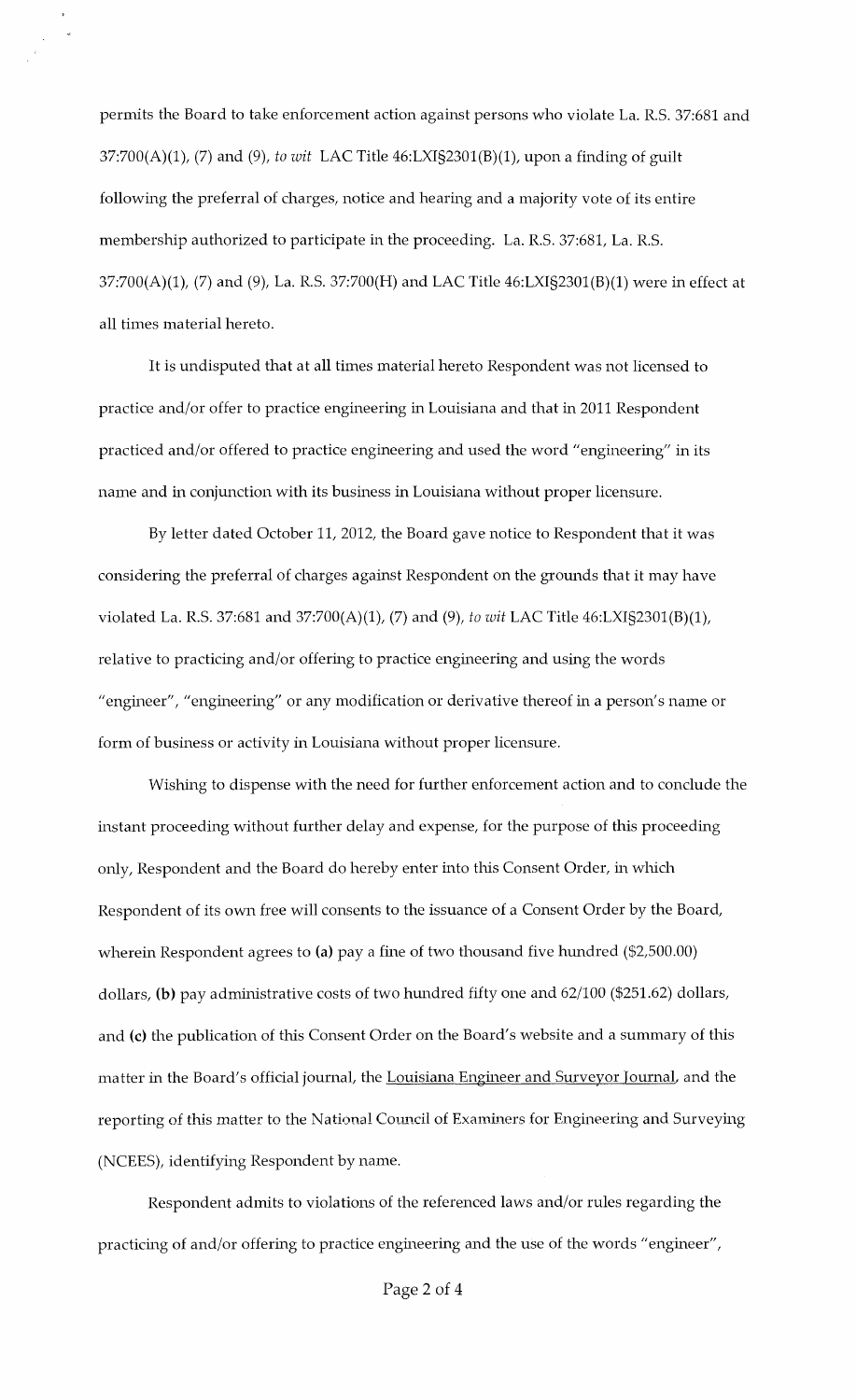"engineering", or any modification or derivative thereof in a person's name or form of business or activity in Louisiana without proper licensure. Respondent acknowledges awareness of said laws and/or rules and states that it will comply with all applicable laws and rules henceforth. Respondent has been advised of its right to be represented by counsel before the Board and/or to appear at any hearing personally or by counsel and present witnesses and evidence in its own behalf, and it hereby waives this right and its right to appeal; and it states affirmatively that it has been afforded all administrative remedies due it under the law. Respondent further acknowledges awareness of the fact that the signed original of this Consent Order will remain in the custody of the Board as a public record and will be made available for public inspection and copying upon request.

Therefore, in consideration of the foregoing and by signing this Consent Order, Respondent does hereby waive its right to a hearing before the Board, to the presenting of evidence and witnesses in its behalf, to Findings of Fact and Conclusions of Law in this case, and to judicial review of this Consent Order.

Respondent hereby represents (a) that it fully understands the meaning and intent of this Consent Order, including but not limited to its final and binding effect, (b) that it has voluntarily entered into this Consent Order and that no other promise or agreement of any kind has been made to or with it by any person whatsoever to cause the execution of this instrument and (c) that the sanctions set forth in this Consent Order do not prevent the Board from taking further disciplinary or enforcement action against Respondent on matters not specifically addressed in this Consent Order.

WHEREFORE, the Louisiana Professional Engineering and Land Surveying Board and Respondent agree that:

1. Respondent shall pay a fine of two thousand five hundred (\$2,500.00) dollars, which shall be tendered to the Board by certified check payable to the Board, due upon the signing of this Consent Order; and